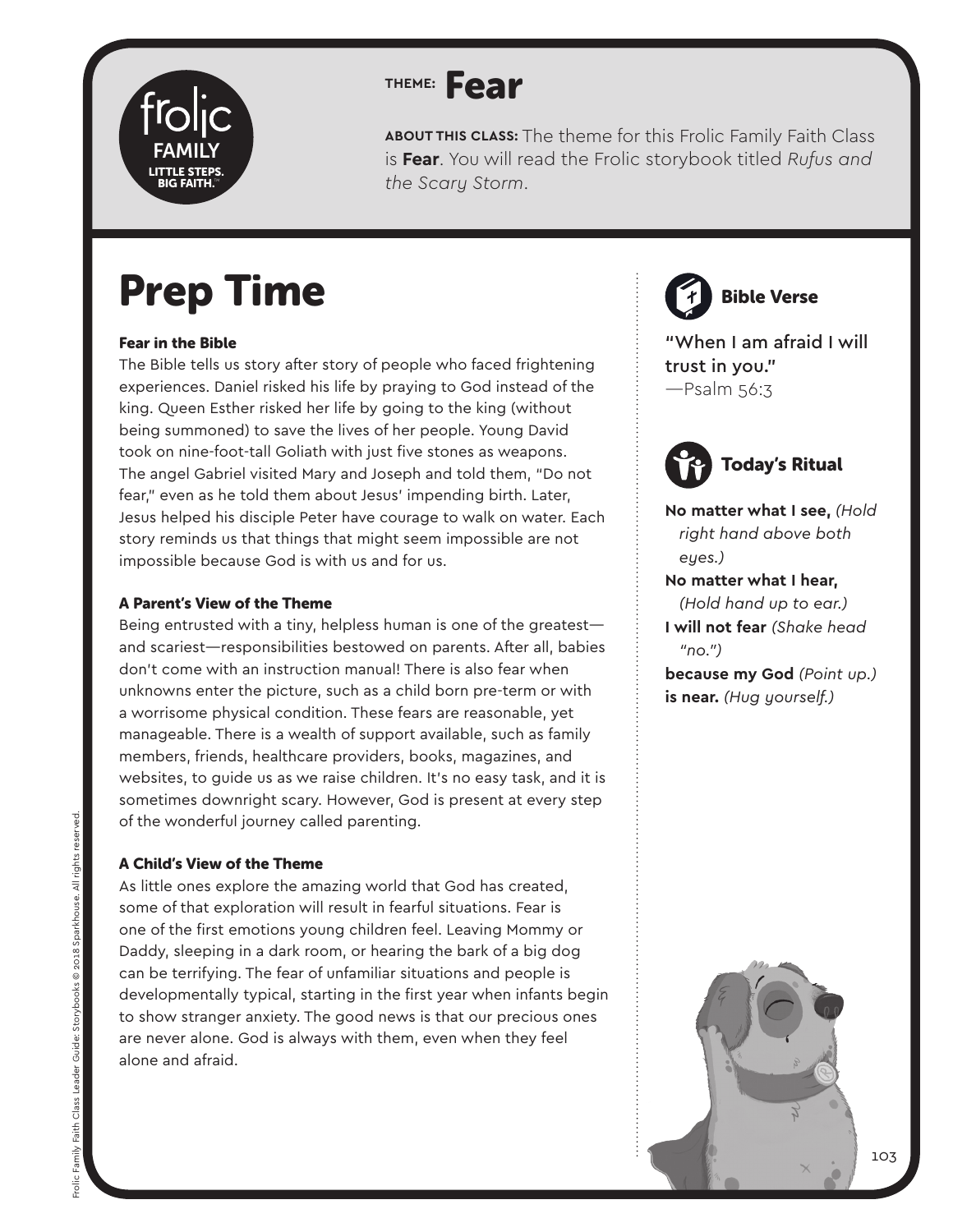### Your child is learning this!

- When I color, I develop my fine motor skills.
- Using crayons helps me learn the names of colors.
- **When I color pictures from this story, I remember that God is with me when I'm afraid.**

creations!

### Caregivers, while you do this . . .

## Let's Color Together

Encourage your child to color the images from the book. Delight in their colorful

### **THEME:** Fear

Let's Color Together

**THEME: FEAR** 

This center supports coloring skills. For toddlers.

### sanddns

**HAMILY BIG FAITH** 

Fear Coloring Page on page 118, crayons, and blank paper

#### For Leaders

Make copies of the Coloring Page and place on a low table with crayons and plank paper.





frolic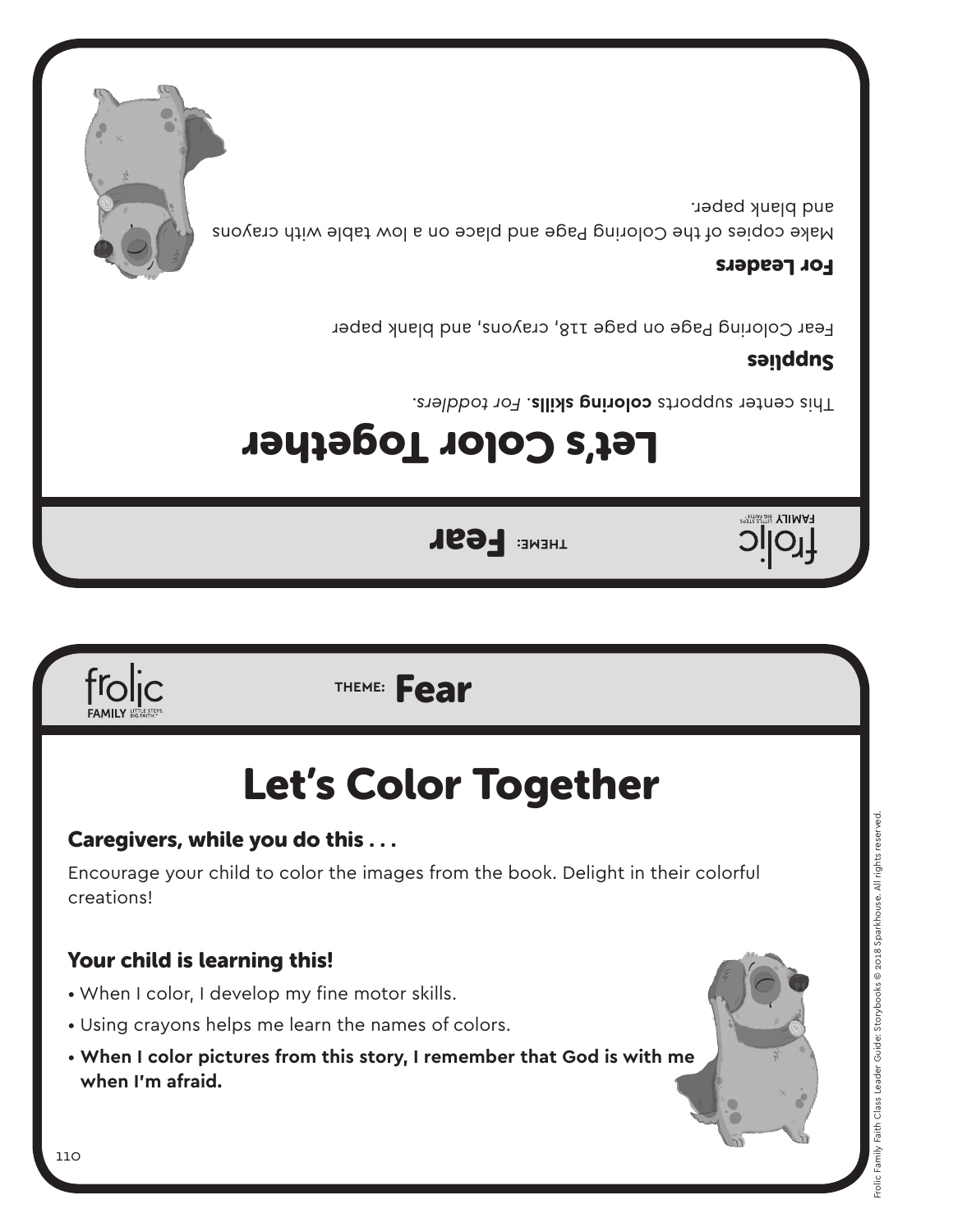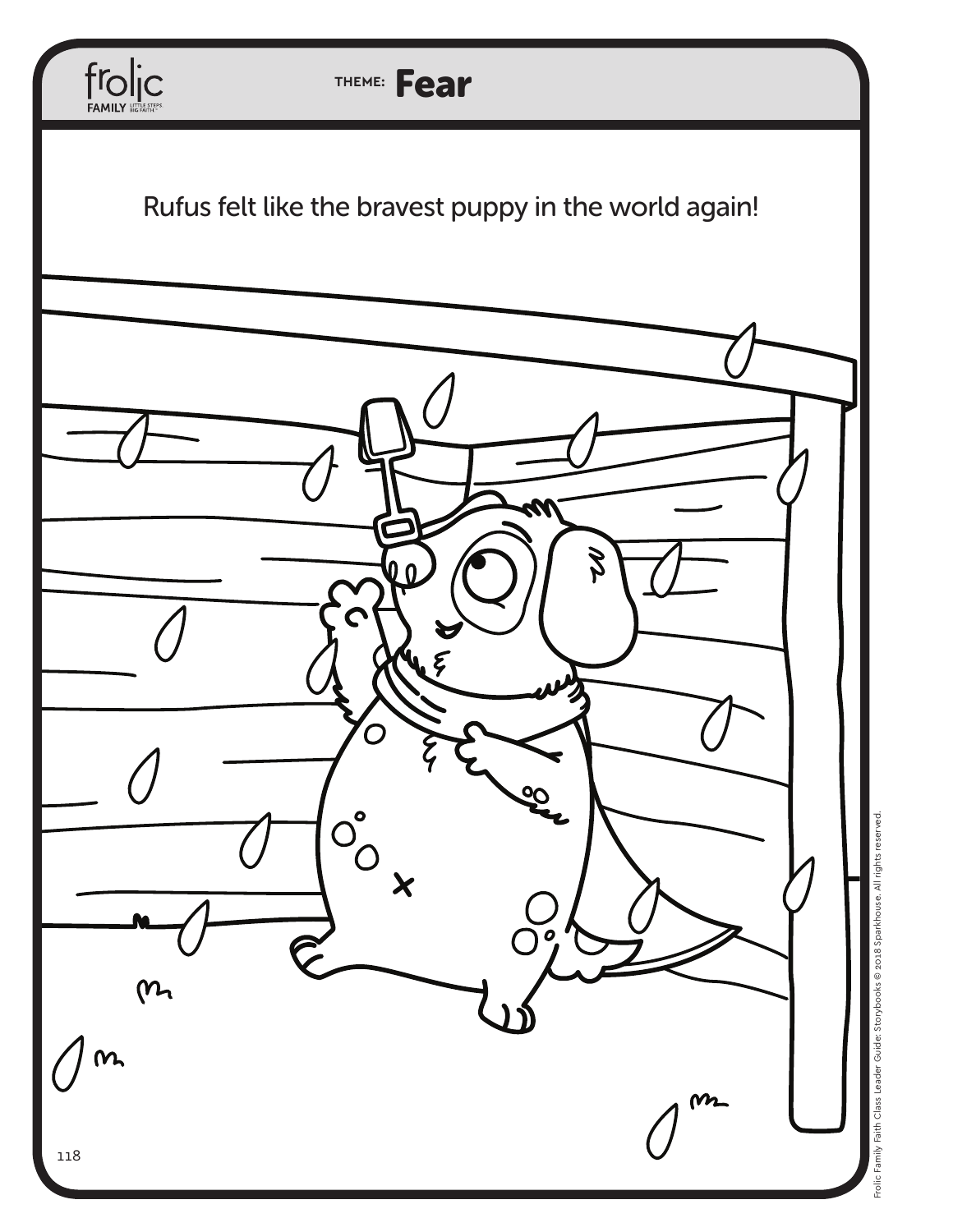



#### Caregivers, while you do this . . .

frolic

Help your child select a cape to wear. Assist them as needed with putting on the cape. Talk with your child about how brave they are. Role-play different scenarios, such as jumping high, flying like a plane, tiptoeing across the room, and posing like a superhero.

#### Your child is learning this!

- When we talk about bravery, I learn I can be brave.
- When I role-play, I use my creativity in new ways.
- **When we talk about God always being with me, I am reminded that I'm not alone.**



**sanddng** 

Set capes out in an easy-to-access spot.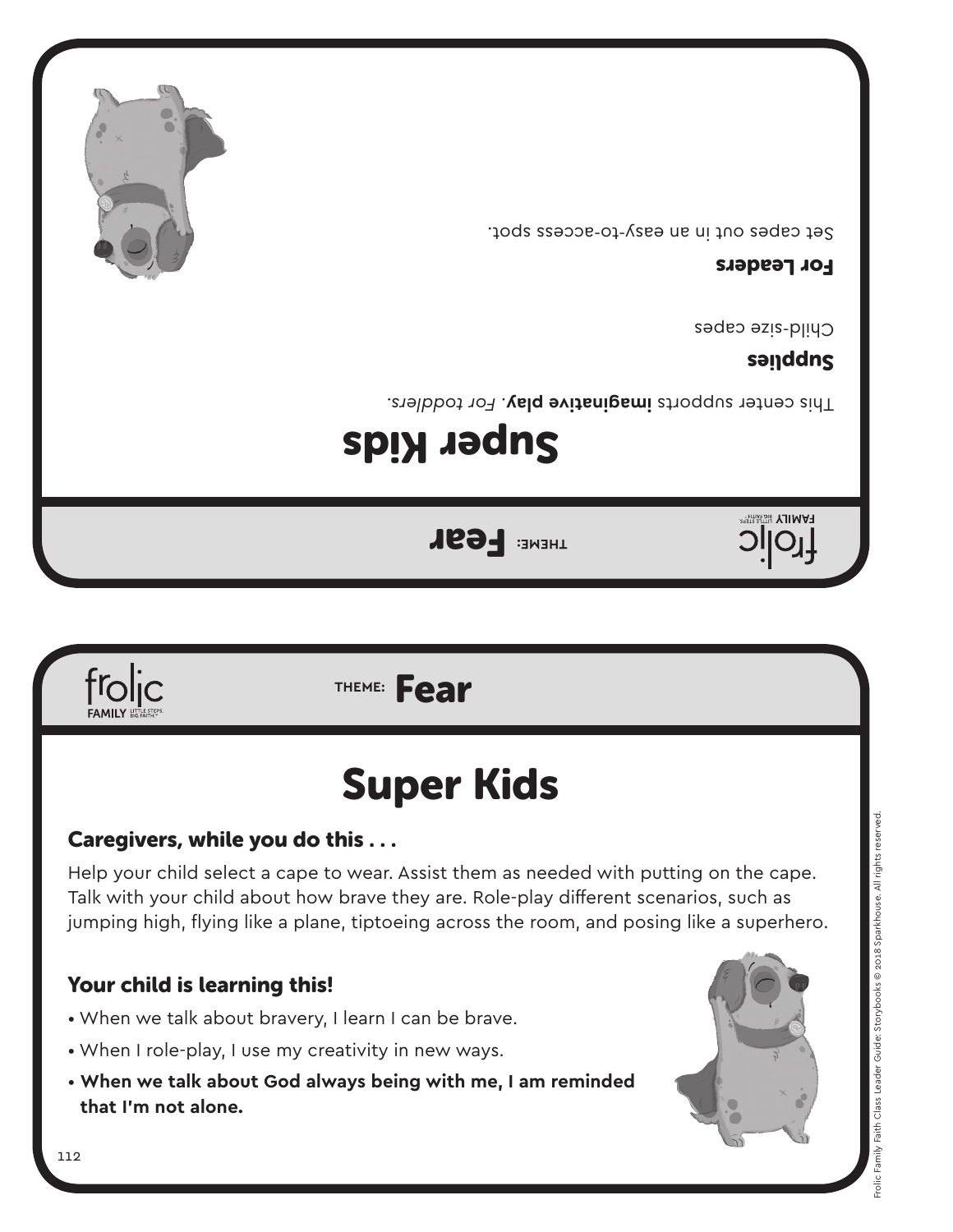

### Your child is learning this!

- When you sit with me, I feel safe and loved.
- When I make faces in the mirror, I am learning how to express myself.
- **When you say that I'm brave, I learn that God helps me to be brave.**

Caregivers, while you do this . . .

Hold the mirrors so that your child can see his or her reflection. Invite them to experiment with making scared faces. Then have them make a brave face. Say, "There's [name of child]. You're so brave!"

## Mirror, Mirror



# **THEME: FEAR**

Mirror, Mirror

*For infants and toddlers.* . **emotional expressiveness** This center supports

### **sanddng**

**FAMILY BIG FAITHEY** 

Nonbreakable, handheld mirrors

#### For Leaders

Set out the mirrors on a low table or the floor.



froljc

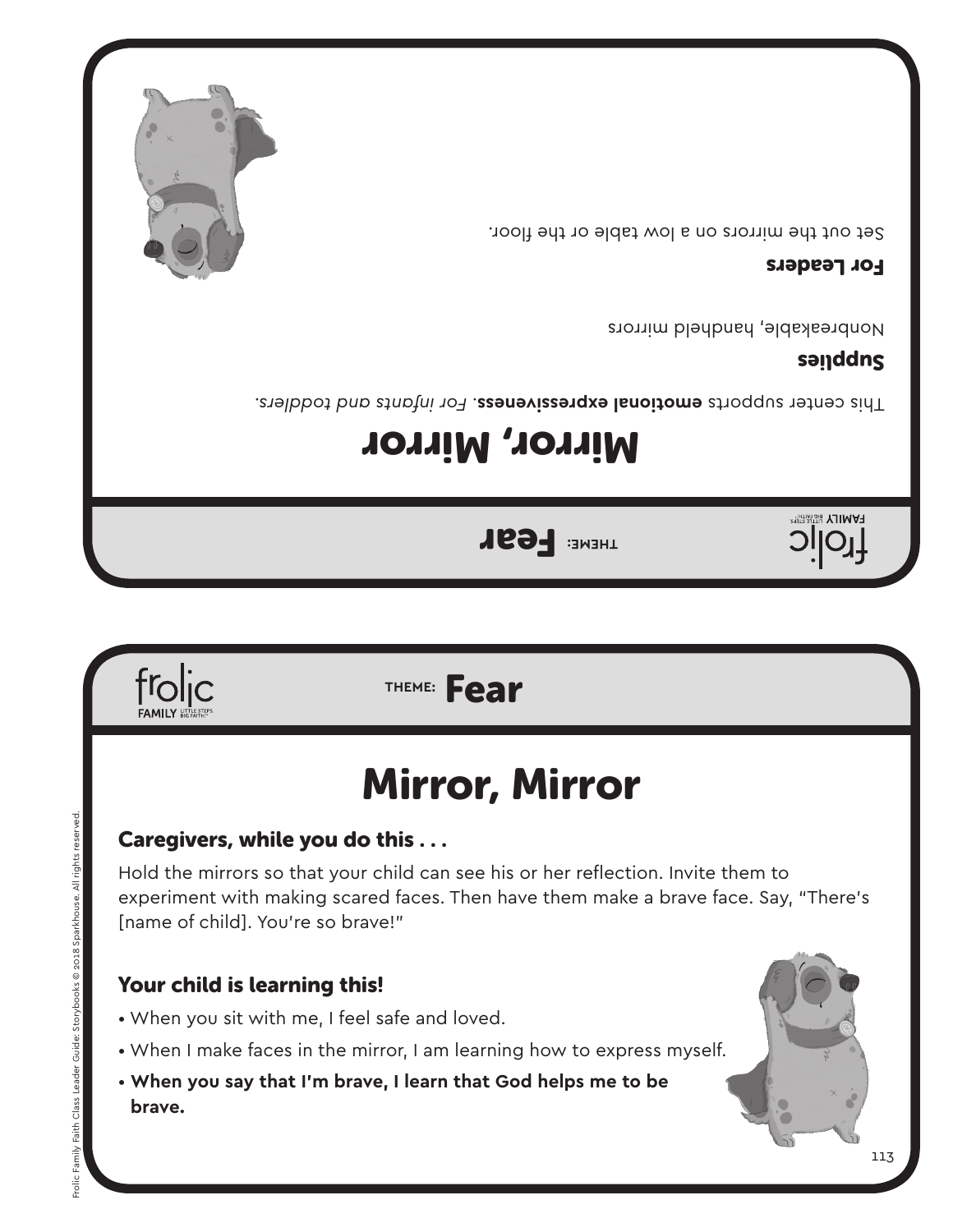

## Here I Am!

#### Caregivers, while you do this . . .

Use one of the blankets to partially cover your face. Then remove the blanket and say, "Here I am!" Repeat, this time covering your entire face. Allow your baby to remove the blanket as developmentally able.

#### Your child is learning this!

- When you play peek-a-boo with me, I feel secure, knowing that you're still there.
- When I remove the blanket, I am learning to explore.
- **Even though I can't see God, I know that God is with me.**





## Here I Am!

**THEME: FEAR** 

Fhis center supports secure attachment. For infants.

#### sanddng

Baby blankets

#### For Leaders

Place a few soft blankets on the floor.

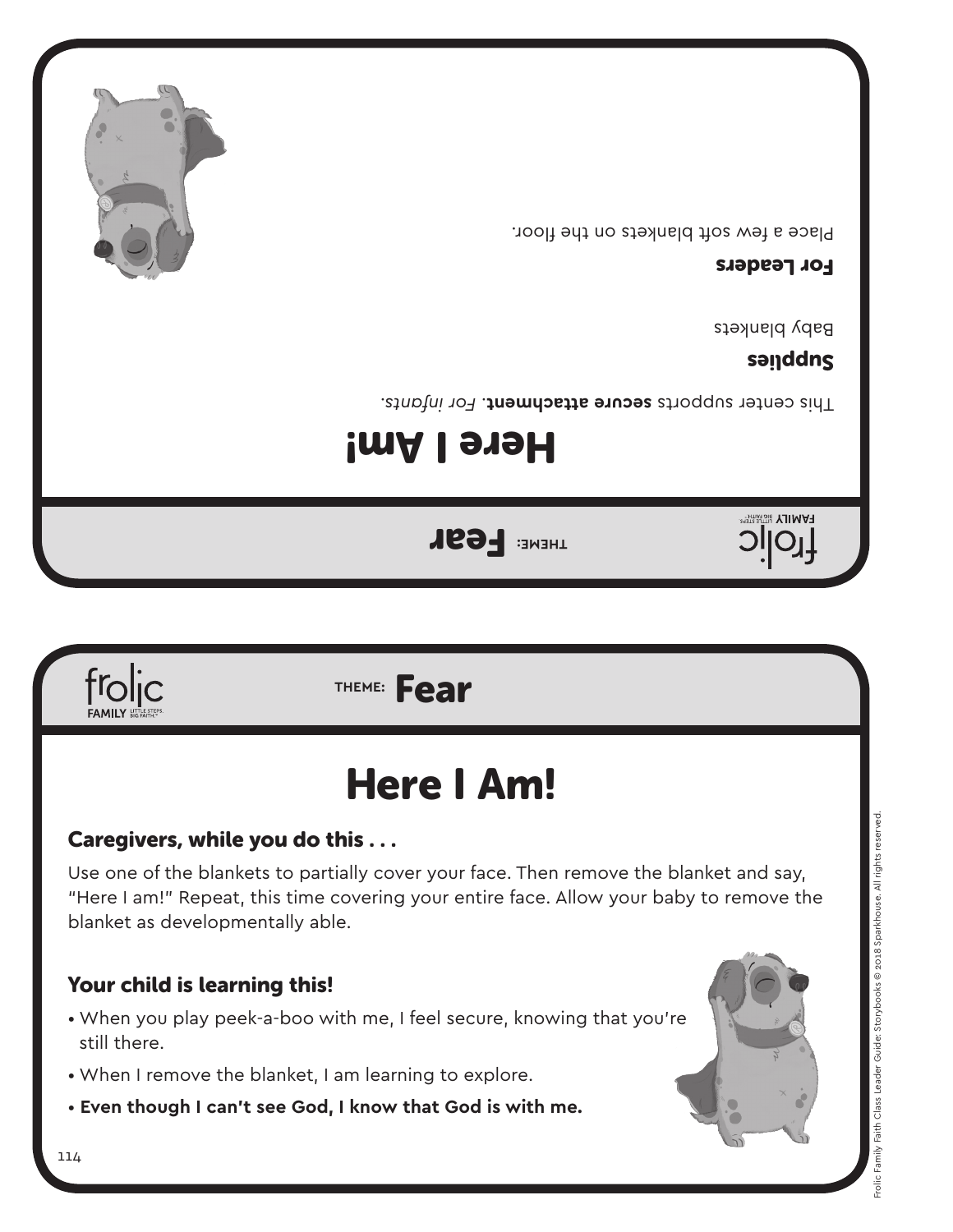froljc

#### Your child is learning this!

- I learn empathy when I help comfort the puppet.
- When I role-play, I learn that others have feelings too.
- **When someone is afraid, I am reminded that God can comfort them, and me too.**

Choose a puppet to role-play different scenarios toddlers might be afraid of (for example, dark, rain, barking dog, being separated from parents). Talk with your child about how they can comfort the puppet and how, when they are afraid, God comforts them.

## Puppet Comfort

### Caregivers, while you do this . . .

**THEME:** Fear

## Puppet Comfort

**THEME: FEAR** 

This center supports empathy. For toddlers.

### Sendens

Hand puppets

#### For Leaders

Set out an assortment of puppets.





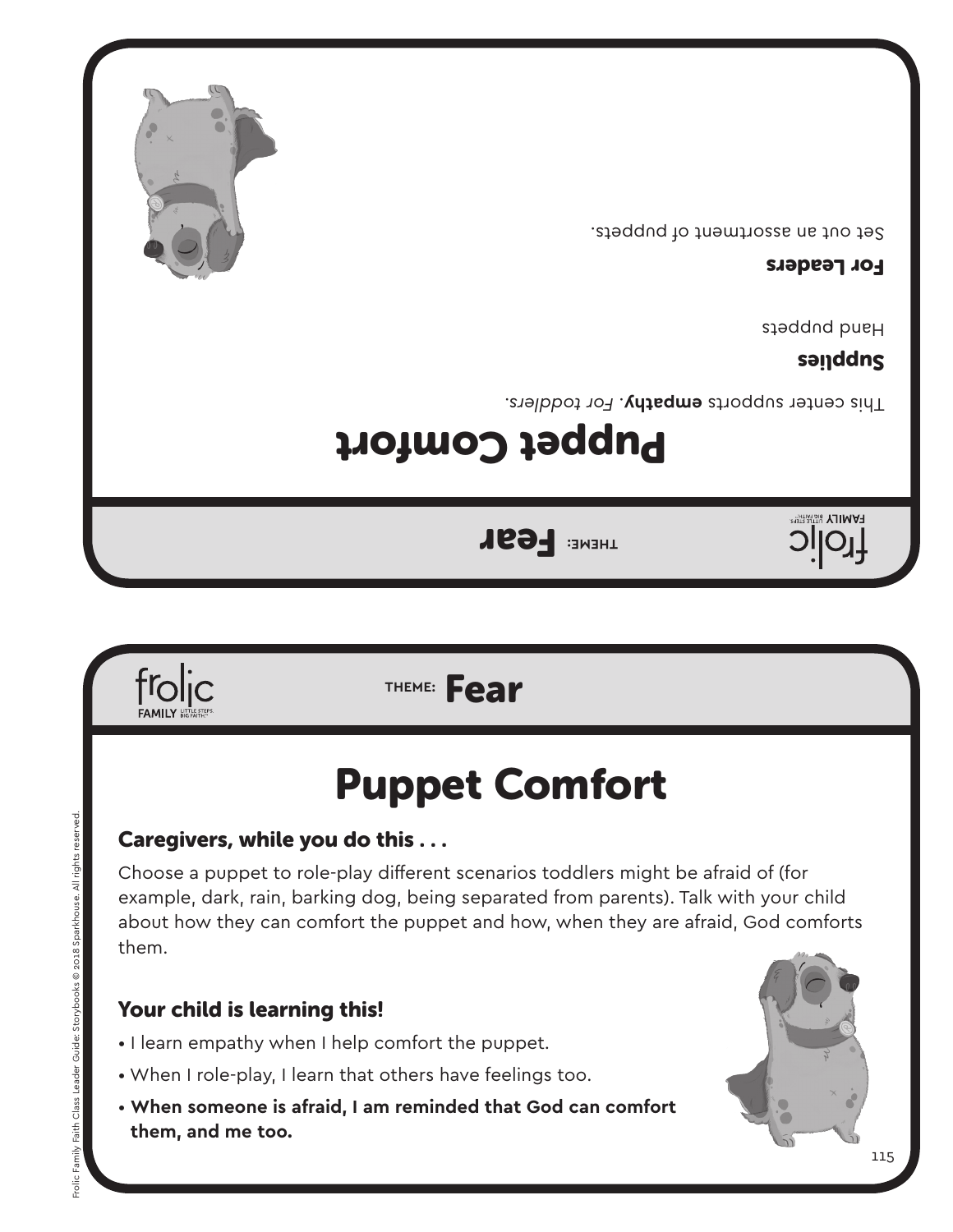

## I Can Talk to God

**THEME: FEAR** 

I Can Talk to God

#### Caregivers, while you do this . . .

Talk with your child about how they can pray to God when they're scared. Use a marker to trace their hands on the white paper, and give children time to color the hands. Cut them out, then write, "I can talk to God when I'm scared."

#### Your child is learning this!

- When I use scissors, I am developing my fine motor skills.
- I learn that talking to God is praying!
- **When I talk to God, I am reminded that God is there and always hears me.**





Fhis center supports fine motor skills. For toddlers.

### sanddng

**FAMILY BIG FAITHEY** 

White paper, child-safe scissors, and washable markers

#### For Leaders

Set out the supplies on a low table.